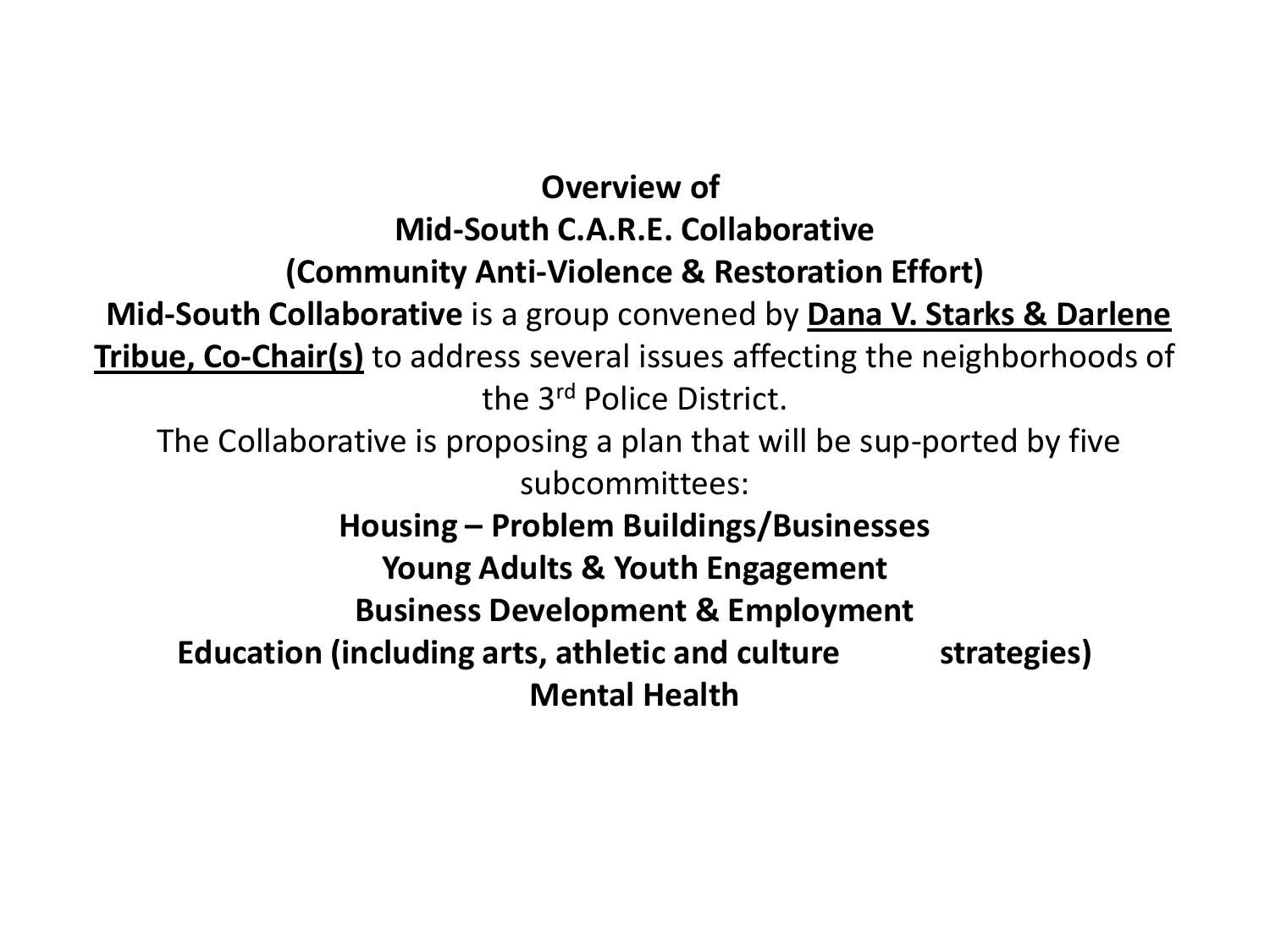### The **Mid -South C.A.R.E. Collaborative Executive Board Members**:

 Darlene Tribue, Co-Chairman Dana Starks, Co-Chairman Sam Binion Rev. Deena Carr Pastor Corey Brooks Jeane Clark Ron Gatton Maya Hodari Greg Mooney Carrie Pullie Audrena Spence Rev. Richard Tolliver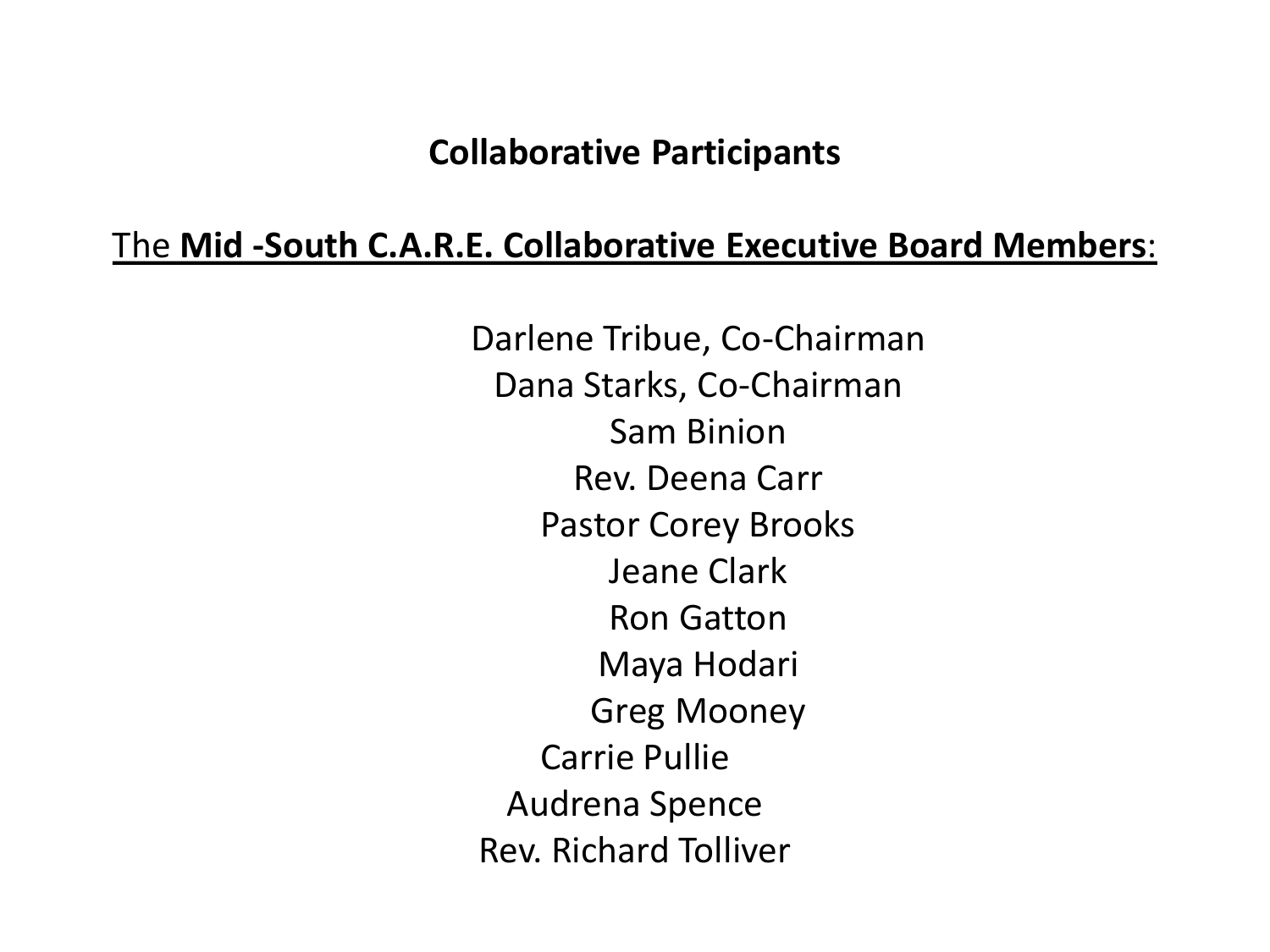## **Housing** Subcommittee Co-Chairman: Rev. Richard Tolliver and Jeane Clark **Sub-Committee Members**:

Jeane Clark (Co-Chairman), West Woodlawn Coalition Rev. Richard Tolliver (Co-Chairman), St. Edmund Episcopal Church Danita Childers, Concerned Resident Ron Gatton, St. Edmunds Episcopal Church Corey Howard, Woodlawn Homeowners Organization Valerie Tucker, Concerned Resident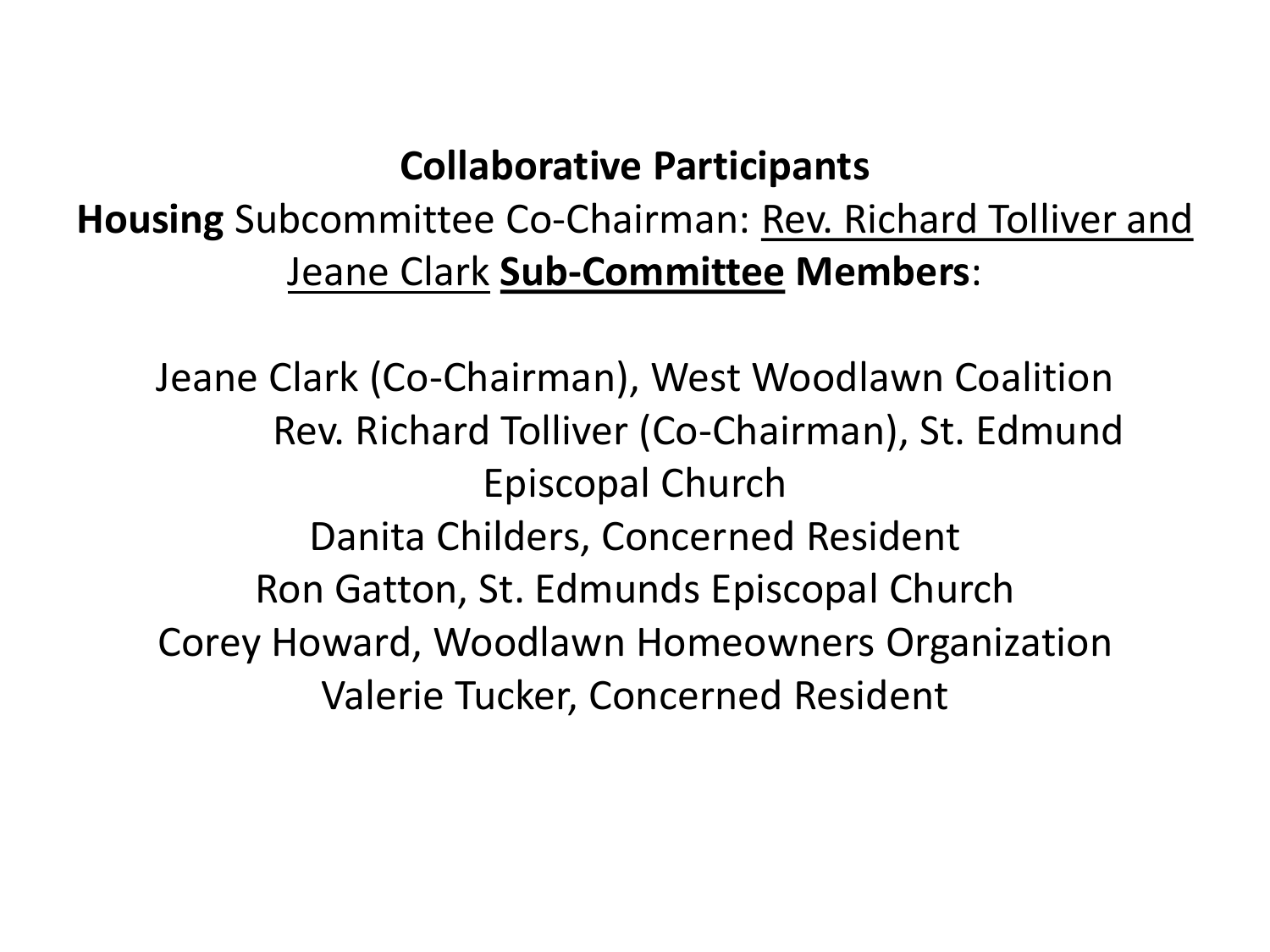**Young Adults & Youth Engagement** (Wraparound intervention program specifically targeting young black males/females)

#### **Sub-Committee Members**:

Maya Hodari (Co-Chairman), Woodlawn Neighbors Association Herman Nelson (Co-Chairman), Concerned Resident Sam Binion, Revere Care Pastor Corey Brooks, New Beginnings Church Aurora Cruz, Greater Auburn Gresham Development Corp. Hodges Holden, Revere Care Gloster Mahon, Concerned Resident of South Shore Terrance Miller, Office of Alderman Cochran Deborah Norwood, Concerned Resident Brad Redrick, Grand Crossing Neighborhood Network Ayoka Samuels, Comer Center Tazama Sun, Concerned Resident Jose Wilson, Shiloh Seventh Day Adventist Church & Concerned Resident Rev. Anthony Wright, Revere Care Nia Weatherly, Enhanced Learning Educational Center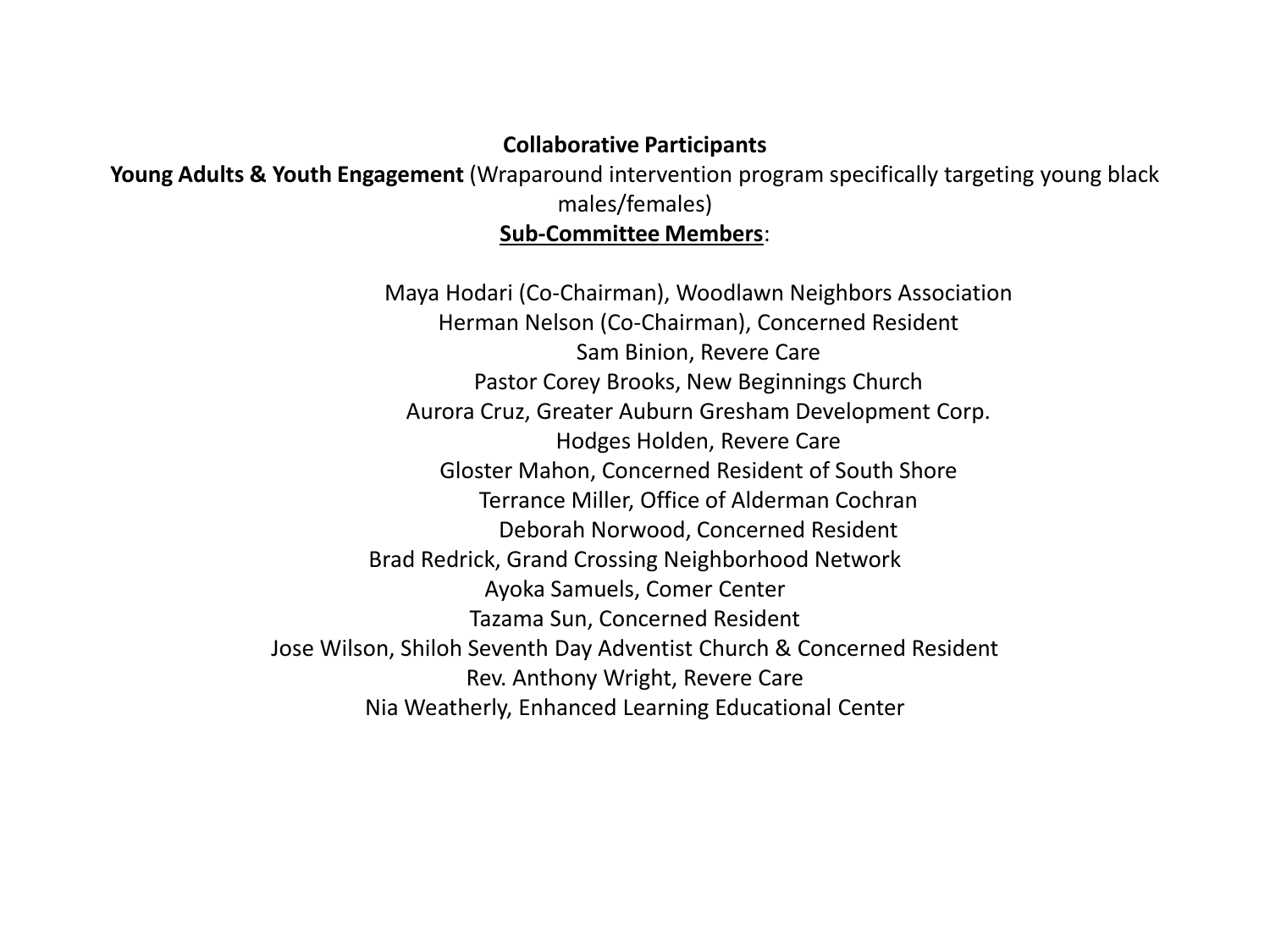## **Business Development & Employment** Subcommittee Chairman: Rev. Deena Carr

**Education** (including arts and culture strategies) Subcommittee Chairman: TBD

# **Mental Health** Subcommittee Chairman: Carrie Pullie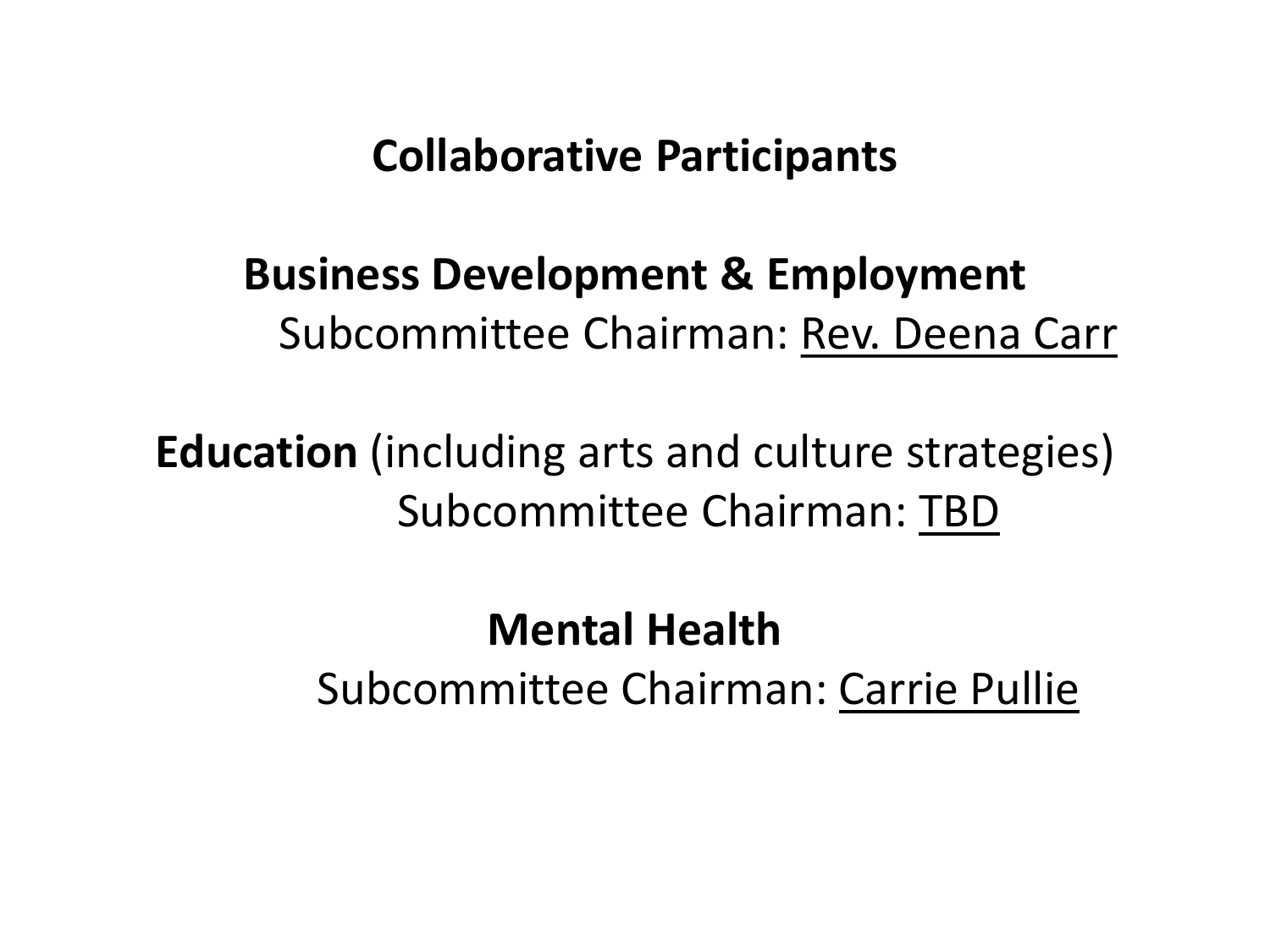## **Skyway Network, CPS Schools and Principals**

# **Gary Comer Youth Center**

**Glenn Evans, CPD 3rd District Commander**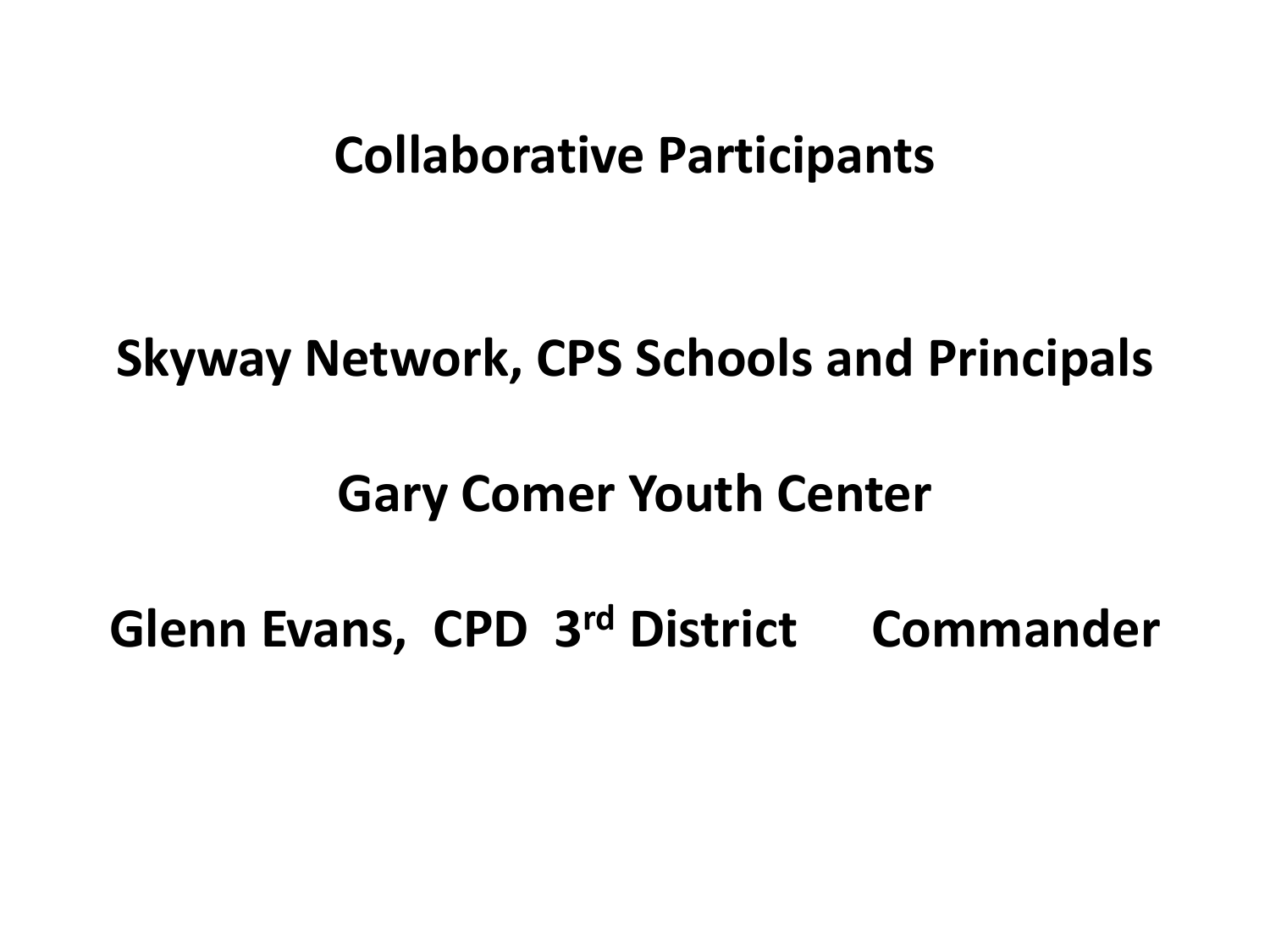**Key Accomplishments Milestones Achieved**

#### **HOUSING:**

*Meeting with the owners of troubled buildings, with the Committee and 3rd District Officers, advising them on actions they can take to mitigate their difficulties. Assist owners in exploring common security measures. We are working with the Alderman to identify opportunities for middle class housing. Committee is developing a strategy for curbing hanging out and other violence educing problems at troubled buildings. Partnering with Alderman Cochran's troubled buildings initiative.* 

#### **YOUNG ADULT & YOUTH ENGAGEMENT:**

**1. Meet & Greet with Partners and potential new Providers (Dec. 10, 2012)**

**2. Building Bridges (Feb 6, 2013) - Series of sessions with troubled youth and young adults to improve their relationship with Police**